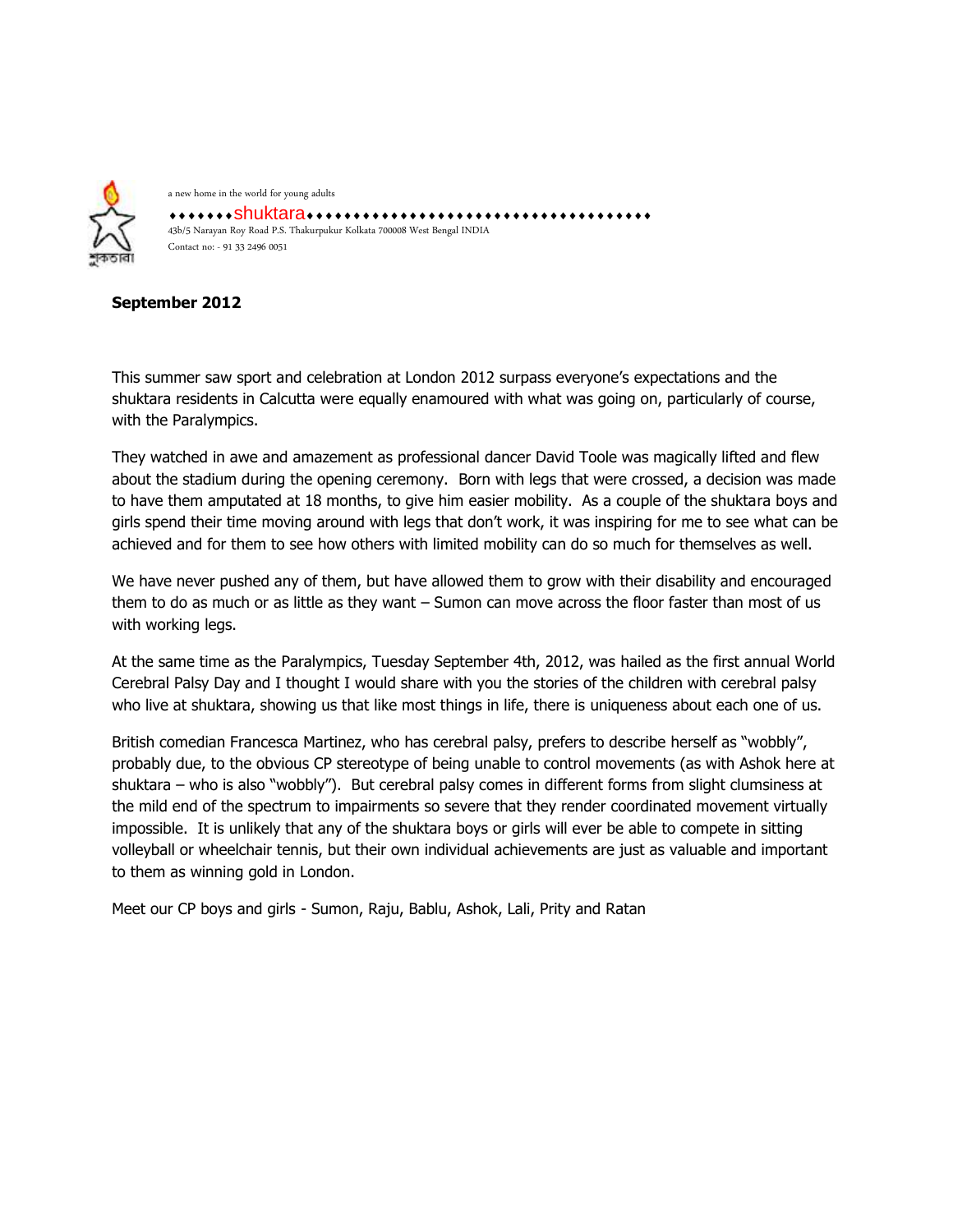

Sumon Goswamy was found on Howrah Station, alone, unable to walk, covered in dirt and with a 10 rupee note tied in a handkerchief to his wrist. We were told about him by a French organization, and they immediately brought him to us. Sumon was terrified. His older brother had taken him in a taxi and just left him on the platform. For many months Sumon would uncontrollably urinate whenever anyone went near him and it took him a long time to be settled. He still loves going to school and even though he is probably 16 or 17 years old now, they are happy, for the time being, to keep him. Sumon has learning disabilities and little use of his legs, but that does not stop him from being our very own Usain Bolt on the floors of the shuktara house.



Raju Das was born on the pavement at Kalighat and was living with his grandmother. His mother had died and his father just disappeared. His grandmother and he lived, ate and slept on the pavement and she would ask people to take Raju away, somewhere safe, away from the busy road. One day, friends of mine happened to pass and they asked her if she really meant it – because shuktara would take him. He came with them and was immediately at home. His grandmother would visit every Saturday, until one Saturday morning we received news that she had died. He visited her for the last time. Raju's cerebral palsy affects only one of his legs.



Bablu Lal, is without doubt the oldest shuktara resident. He remembers nothing of his life before being institutionalized in Missionary of Charity homes, where he was moved around for years. During a visit to one of these centres outside Calcutta we met Bablu who asked us if we would take him. We said we would get back to the organization about this – but two days later he was delivered in a van and left at the shuktara home, with a note from the Brothers. Bablu is a real talker, with a stock list of phrases that he uses. His CP affects his legs badly, they are permanently bent at the knees, which cause him pain in his lower back, but it does not stop him from being very active and helpful around the house. He has a daily routine of washing his clothes, bathing and cleaning the floors of the house.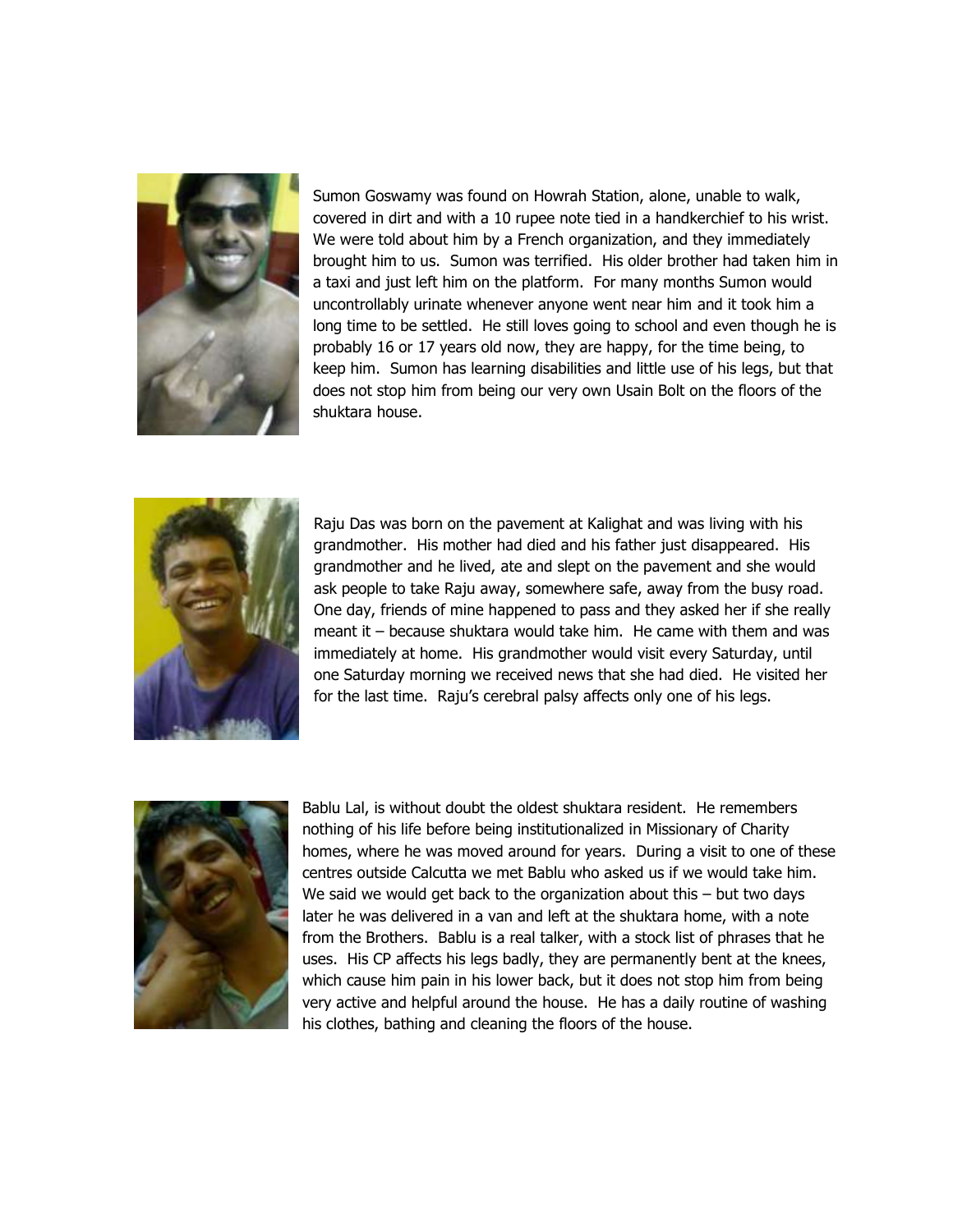

Ashok Chettri was left as a new born baby outside a Missionaries of Charity home in the center of Calcutta by his mother. He was then moved around different institutions until being brought to us by an Irish nurse who was working in a "*home for the mentally ill"* in Calcutta. She noticed Ashok and was aware that he had been wrongly diagnosed. In fact Ashok, an intelligent young man with cerebral palsy had been wrongly diagnosed all his life. He had been crying out to people that there was nothing wrong with him and finally someone listened. Ashok cannot speak but he has full understanding of Hindi, Bengali and English. His cerebral palsy affects all his movements, but doesn't restrict him from anything at all. He is totally independent and refuses any kind of help. Ashok is standing next to me as I write this and I have asked him if he has a message or anything he wants to tell everyone. His response after hearing what I have already written is - "I want to get married  $-$  but it is a secret, don't tell any of the other boys in the house"



Lali Khatoon is about 14 years old. Soon after we had decided to start a home for girls, Pappu was informed about two girls in a shelter home, both with disabilities who had no family to care for them and who needed a permanent home. This was exactly why we started shuktara in the first place. One of the little girls was Tamina – the other was Lali! We took them both. Lali was found alone in the centre of Calcutta by this particular organization, but they only give temporary accommodation. Her mother had disappeared and her father, a rag-picker, did not want to keep her. The organization kept her for a short period along with Tamina, until Pappu was able to bring her to shuktara. Tamina came first and Pappu returned the next day for Lali. Lali is hard of hearing and has very limited speech. Her arms and hands are affected by cerebral palsy, but this does not stop her from doing beautiful needlework and she is very determined in everything she does.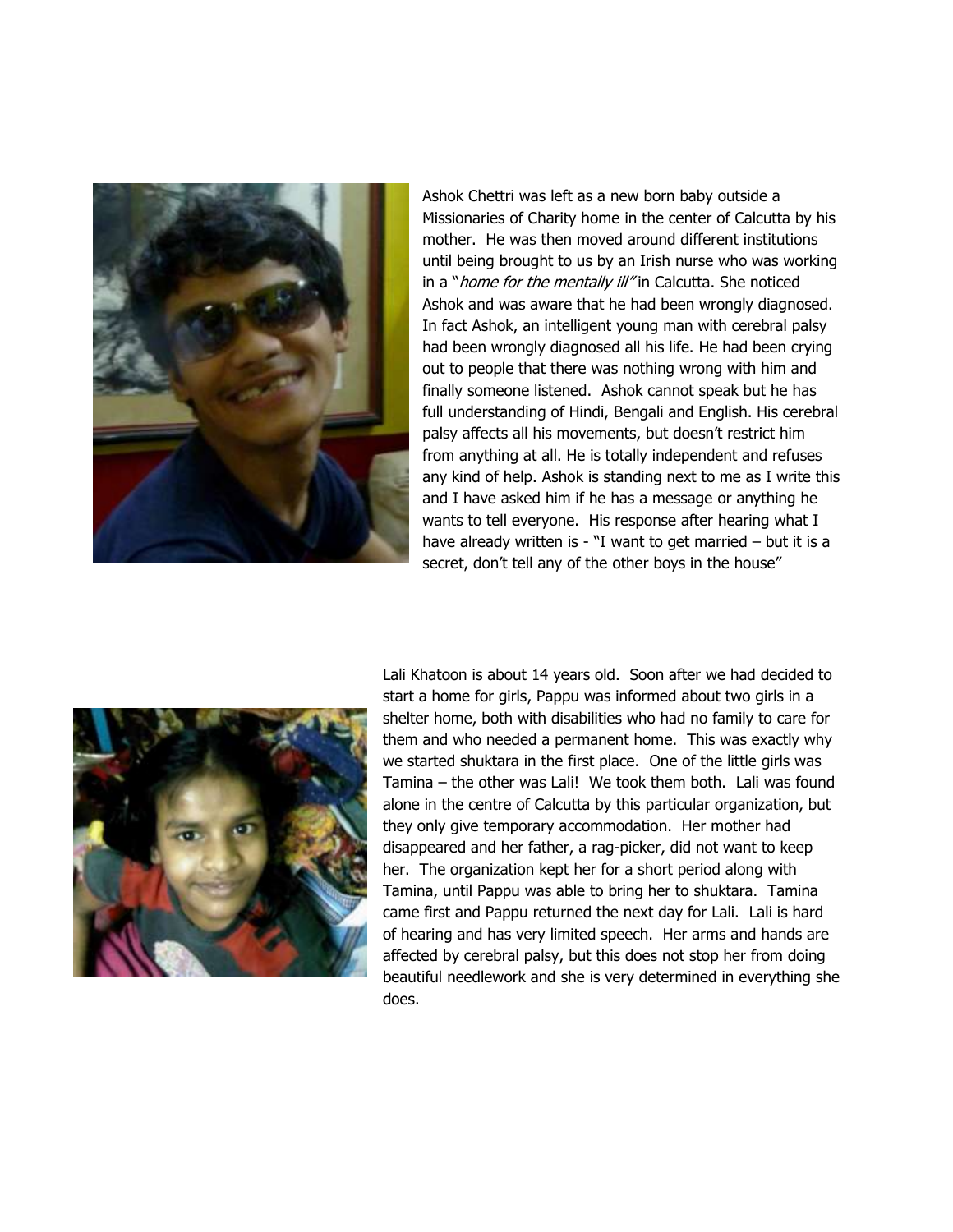

Prity Kundan was also left by her family in the Kalighat area of Calcutta. It appears that they had tried to have some surgery done on her legs, to help her walk. Probably unaware that she had cerebral palsy, we suspect that they were told that surgery would cure her. Prity will never be able to walk – CP affects both her legs and arms but she is able to lift her arms slightly. She is a highly intelligent little girl, she knows what she wants and she knows how to get it. She is doing very well in REACH cerebral palsy unit and studies English and Bengali at home with a tutor. Her favourite occupation at the moment is her sewing class – using her fingers and her teeth, she is able to complete given work and takes great pride in her accomplishments.



Ratan came to us in February and you will remember him from my last newsletter. He is a classic picture of a child with severe cerebral palsy just thrown away and neglected by a society that does not care. He was also left at Kalighat and moved around the city by the police, until he was taken to a home that had run out of funds. Here he was kept in a darkened room alone and occasionally force fed. When we were alerted to his condition he was already severely malnourished and our concern was that he could die. But Ratan was meant to be here with us. He has enriched all of our lives and his has changed forever. Ratan is deaf, non-verbal, doubly incontinent and has very little movement on his right side; however his left arm and leg are stronger.